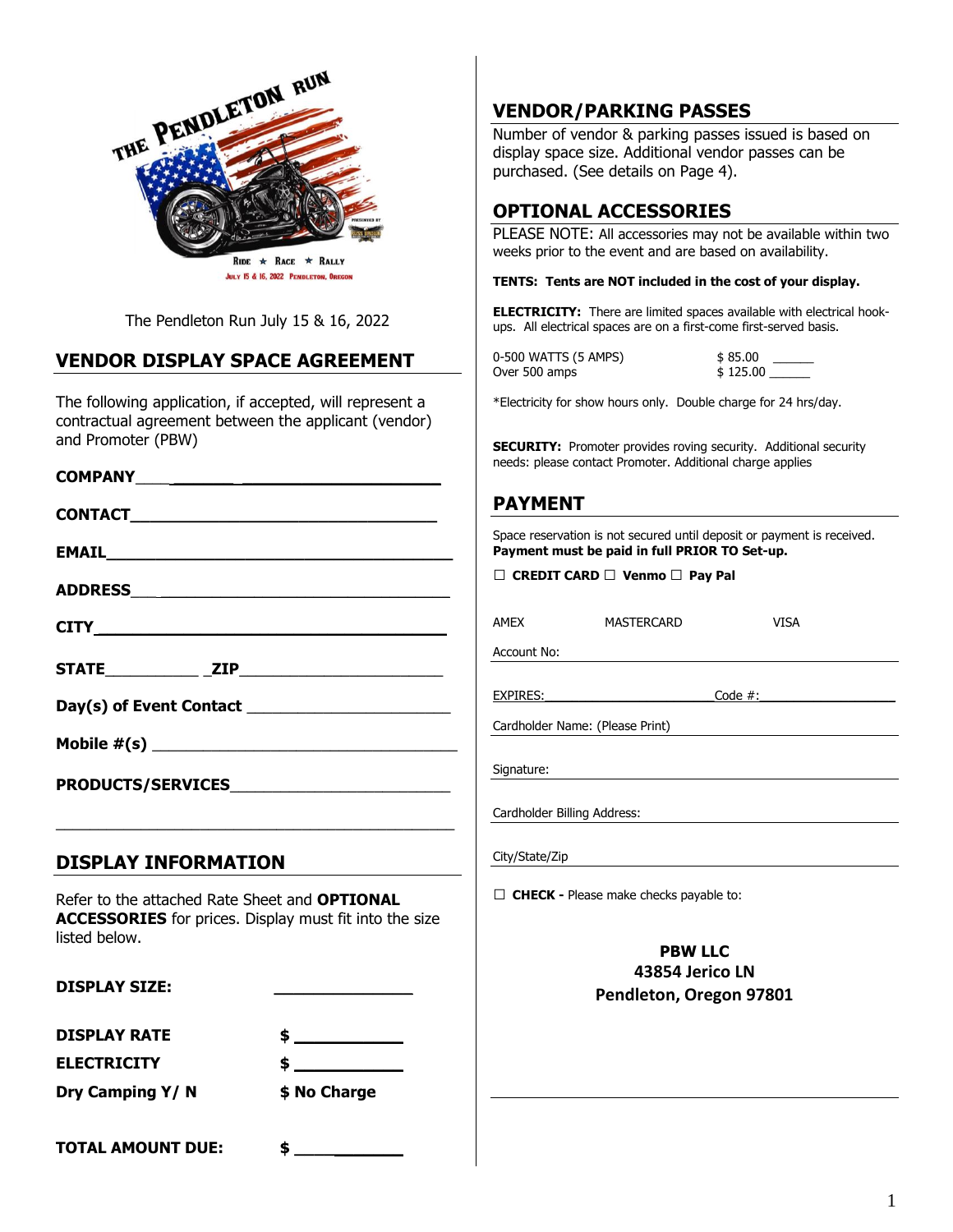# **TERMS & CONDITIONS**

### **STANDARD BOOTH EXHIBITS**

Regular and specially built back walls including signs may not exceed 8' in height. Exhibitors shall be so arranged as to not obstruct the general view nor hide the exhibits of others.

### **FOOD\BEVERAGE\SOUVENIR SALES**

Absolutely NO food/beverage distribution to the general public will be allowed, INCLUDING WATER. Promoter reserves the right to remove ANY vendor found not to be in compliance with these rules. Absolutely NO souvenir or novelty related merchandise will be sold to the general public unless approved and authorized by Promoter. This includes but is not limited to event t-shirts.

### **AMPLIPHIED MUSIC - AUDIO DISPLAYS**

All amplified music is maintained at which normal conversation can be carried on in any adjacent display booth or event activity.

### **OPERATION**

Exhibitor will keep the exhibit open and staffed at all times during show hours. Promoter reserves the right, should any rented exhibitor's space remain unoccupied to pay the full amount specified in the invoice for space rental. Promoter reserves the right to restrict exhibits to a minimum noise level, and to suitable methods of operation and display of materials. If, for any reason, exhibit contents are deemed objectionable by Promoter, the exhibit will be subject to removal. This reservation includes but is not limited to, persons, things, conduct, printed matter, or any item of poor character, which the management considers objectionable to the displays well being. In the event of such an eviction or restriction, management will not be liable for refunding rental fee or funds paid for exhibit equipment rental, except at its own discretion. All exhibits must remain in the confines of space(s)\booth(s). Attendants, models, and any other employees must confine their activities to the space(s)\booth(s) occupied by the exhibitor. Exhibitor grants permission to Promoter and its agents to use exhibitor's image and/or likeness in connection with any live or recorded video display or other transmission or reproduction in whole or part of the event. Handouts, including literature and souvenir items, and any and all promotional materials, must be distributed from the designated exhibitor space\booth only. These items may not be left unattended in booth, or distributed from any other area, without written permission from Promoter**. NO EXCEPTIONS**.

### **LIABILITY**

Neither Promoter management and/or its sponsors or agents, their representatives, or any member or employee of Promoter, is responsible for any injury, loss or damage to any exhibitor, his employees or property. The exhibitor, upon execution of the contract, expressly releases the foregoing named association, parties, individuals, and employees from any and all claims for such loss, damage or injury. To prevent lost or stolen articles, merchandise must be securely fastened to display boards or locked up when booths are unattended. The exhibitor hereby acknowledges and assumes all risks incidental to this event and agrees that all participants, sanctioning bodies, and all employees, agents' officers, and directors of promoter and Venue, are hereby released from any and all such injuries, damages or claims arising from the event.

**Exhibitor agrees to secure and maintain a commercial general liability insurance policy including bodily injury, property damage and contractual liability on an amount not less than \$1million per occurrence covering Promoter and their subsidiaries and affiliates, and their respective members, partners, directors, managers, officers, employees and agents as additional insured on Vendors policy solely with respect to the operations of Vendor while** 

**on the property of Venue. Exhibitor shall also carry workers' compensation (statutory limits) and employer's liability insurance with respect to its own employees. A waiver of subrogation is to be provided under all applicable policies. Exhibitor must provide a copy of certificate of insurance to Promoter prior to setting up vendor display. See attached sample certificate for further details.**

Any and all restrictions and/or levies enforced or imposed by Promoter, the Venue and/or the State of Oregon, must be observed by the exhibitor, and Promoter, its staff, or participating sponsors or co-sponsors, assume no responsibility or liability whatsoever in matters related to any restriction and/or levies imposed on any exhibitor by the Venue, and/or the State of California. No responsibility is assumed by Promoter for goods delivered to the facility OR FOR MATERIALS LEFT IN THE DISPLAY AREA AFTER CLOSING HOURS. Exhibitors wishing to insure their display materials or components thereof, including merchandise, must do so at their own expense. Promoter will do all in its power to cooperate with its exhibitors in helping to make the exhibition productive and profitable for all concerned. We ask your cooperation in observing fire and other safety regulations, and in maintaining a display space of good taste.

### **CARE OF EQUIPMENT**

Exhibitor and/or their agents must not injure or deface property. Should such damage occur, the exhibitor is liable to the damaged property's owners.

### **FIRE SAFETY AND HEALTH REGULATIONS**

The exhibitor agrees to comply with local, city, state laws, ordinances, and regulations, and the regulations of the Venue covering fire safety, health and all other matters. All exhibit equipment and materials will be reasonably located within the booth space and protected by safety guards where necessary. Exhibitors are requested to keep their display area clean at all times.

# **ACCEPTANCE**

We, the undersigned, submit our application for the reservation of vendor space, subject to conditions and regulations governing the event and its production, as detailed on the Terms & Conditions, including but not limited to, the terms set forth within this document. Exhibitor understands and agrees that Promoter owns and/or has a license to all rights to the names, likeness, trademarks, service marks, abbreviations, slogans, designs, logos and symbols, which have come to be associated with the Venue and its Events, including any registrations that may exist therefore ("Licensed Marks"). Further, Exhibitor understands that the manufacture, sale or distribution of products bearing Licensed Marks ("Licensed Articles") to be used as premiums, for publicity purposes, for fund raising, or as giveaways is strictly prohibited. Non-compliance will subject vendor to removal from event. We agree to adhere to all event rules and regulations, including complying with the provisions of liability.

EVENT DELAY – In the event of cancellation or postponement of an event, for any reason, exhibitor will be offered equivalent display space at the rescheduled event, or at another event, at no charge. NO REFUNDS will be given, for any reason.

### **Please e-mail the completed contract and a certificate of insurance with your deposit or payment at least one month prior to the event.**

**Signature** 

**Print Name**\_\_\_\_\_\_\_\_\_\_\_\_\_\_\_\_\_\_\_\_\_\_\_\_\_\_\_\_\_\_\_\_\_\_\_\_\_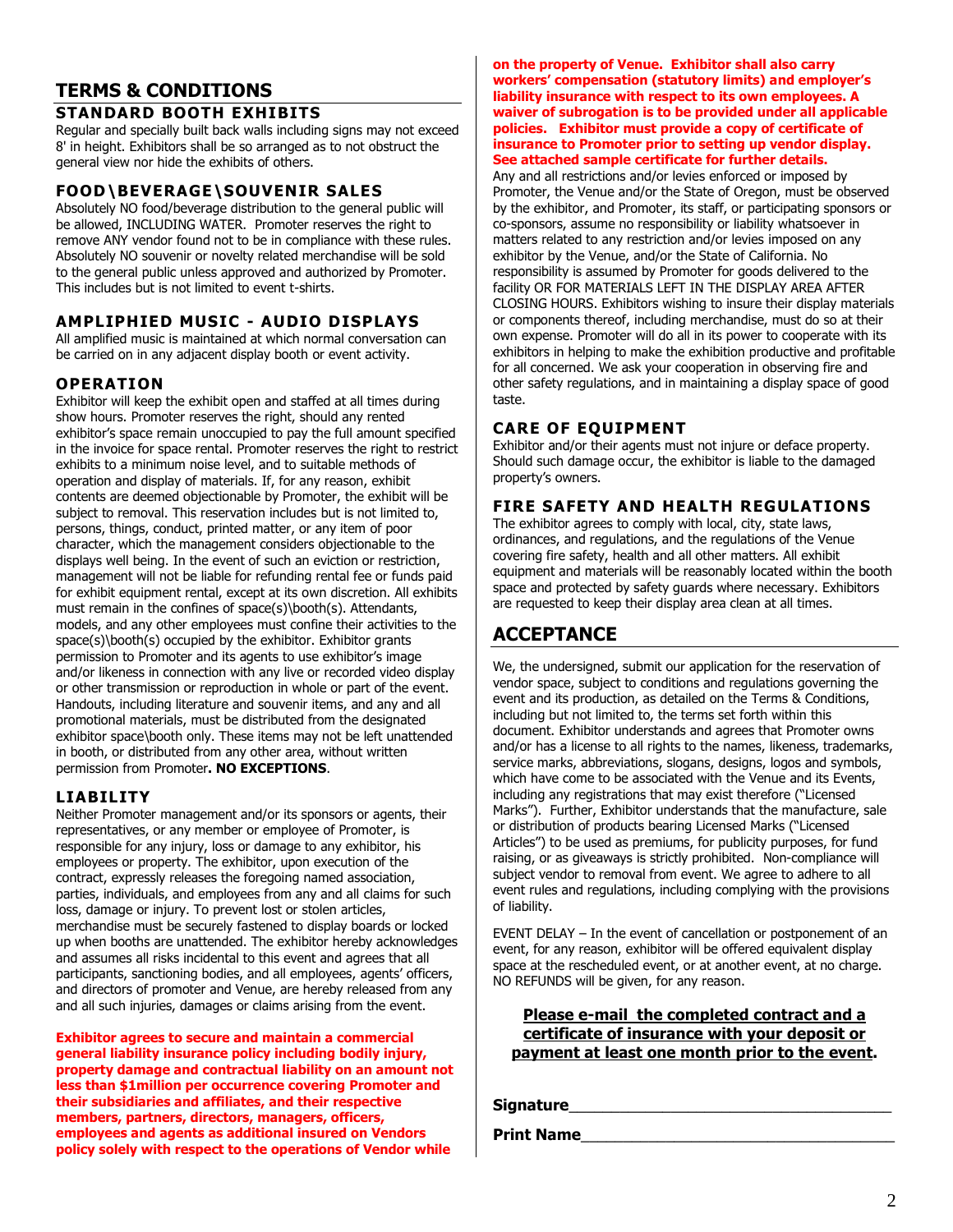# **Display Layout**

| <b>BACK OF DISPLAY</b> |  |  |  |                        |                               |  |  |  |
|------------------------|--|--|--|------------------------|-------------------------------|--|--|--|
|                        |  |  |  |                        |                               |  |  |  |
|                        |  |  |  |                        |                               |  |  |  |
|                        |  |  |  |                        |                               |  |  |  |
|                        |  |  |  |                        |                               |  |  |  |
|                        |  |  |  |                        |                               |  |  |  |
|                        |  |  |  |                        |                               |  |  |  |
|                        |  |  |  |                        |                               |  |  |  |
|                        |  |  |  |                        |                               |  |  |  |
|                        |  |  |  |                        |                               |  |  |  |
|                        |  |  |  |                        |                               |  |  |  |
|                        |  |  |  |                        |                               |  |  |  |
|                        |  |  |  | $F_{D}$ $N$ $T$ $\ell$ | $\overline{r}$ $\overline{r}$ |  |  |  |

FRONT OF DISPLAY

To use this grid:

- Use bold lines to indicate the outline of your booth
- Indicate the scale of the grid (i.e.  $1$  square =  $1$  foot) or indicate the dimensions of your booth.
- Please include all details including ramps, doors, awning supports and hitches.

| <b>COMPANY</b><br><u> 1989 - John Stone, Amerikaansk politiker (</u>                                                               | <b>CONTACT</b> |       |  |
|------------------------------------------------------------------------------------------------------------------------------------|----------------|-------|--|
| <b>EMAIL</b>                                                                                                                       |                |       |  |
| <b>PHONE</b><br><u> 1980 - Jan Stein Harry Harry Harry Harry Harry Harry Harry Harry Harry Harry Harry Harry Harry Harry Harry</u> | <b>FAX</b>     |       |  |
| WHAT DAY DO YOU PLAN ON SETTING UP?                                                                                                |                | TIME? |  |
|                                                                                                                                    |                |       |  |

# **Email form to display mgr. info@41live.com**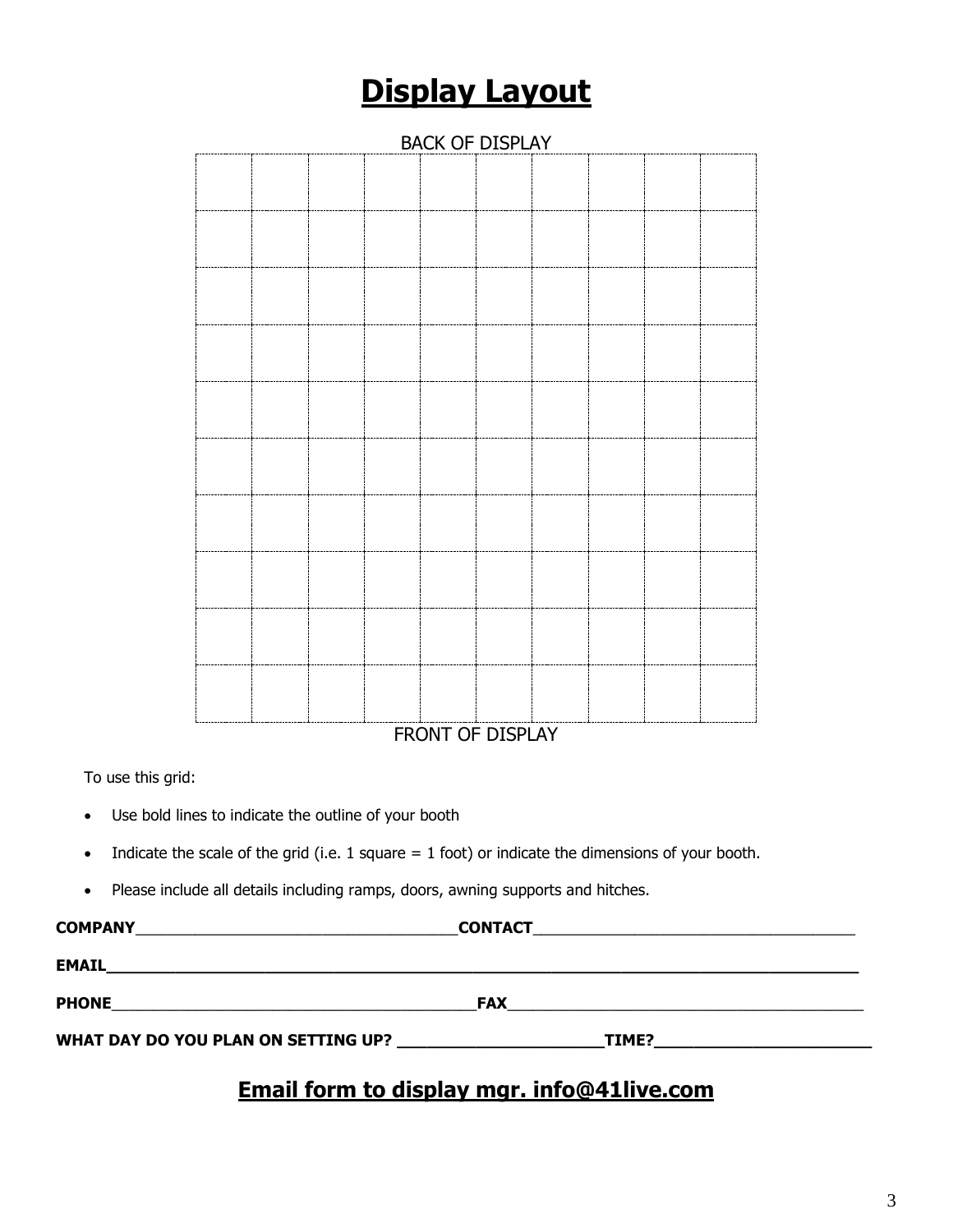# DISPLAY FEES - SET-UP and EVENT INFORMATION

### **DISPLAY FEES - YOUR SPACE IS THE TOTAL DISPLAY AREA PLUS ANY ADDITIONAL DISPLAY SUPPORT EQUIPMENT\_\_\_\_\_\_\_\_\_**

**Resale Rights 10 X 10 \$500 10 X 20 \$750 10 X 30 \$950 20 X 20 \$1100 20 X 40 \$1500 Each Display Space fee Includes the \$160 permit fee to the City of Pendleton** 

**Promotional Displays ONLY - NO RESALE 10 x 10 \$250 10 x 20 \$400** 

**Dry Camping Area is included for Vendors - RV sites w/ Hook-ups are available at additional fee.** 

### **DIRECTIONS & ACCESS TO THE VENUE**

Address: Pendleton Round -Up Arena 1205 SW Court Ave, Pendleton, OR 97801

### **SET-UP TIMES**

Set-up times subject to change.

### **July 14, Thursday 9am - 8pm July 15, Friday 7am - 10am - Show starts @ 10am. No structure set-up after 9am.**

### **EVENT HOURS**

Vendors are required to operate their display during event hours. Typically, the first practice starts around 8:30am and the last race ends around 5:00pm. Detailed schedules will be available as the event draws near.

### **BREAK DOWN**

Immediately following. All displays must be dismantled by 5pm on Sunday, unless otherwise arranged by Vendor Display Mgr.

### **PARKING**

Promoter will provide **one (1)** vehicle parking pass. All others may park in our general lots. There is NO CHARGE for parking.

### **VEHICAL PASSES FOR DISPLAY AREA**

Your vehicles may enter and park in the Vendor Display Area **ONLY** to set up your display. Please be aware that other vendors are setting up as well. You may be asked to move your vehicle to accommodate another vendor during set-up.

### **WORKER PASSES**

Worker Passes are not required for the General Vendor Display area - This area is open to the public - FREE admittance

### • **ENTRANCE TO CONCERT OR ARENA WITHOUT THE PROPER CREDENTIALS IS STRICTLY PROHIBITED**

**Bob Richards Jr 916-704-5796 brichards@41live.com**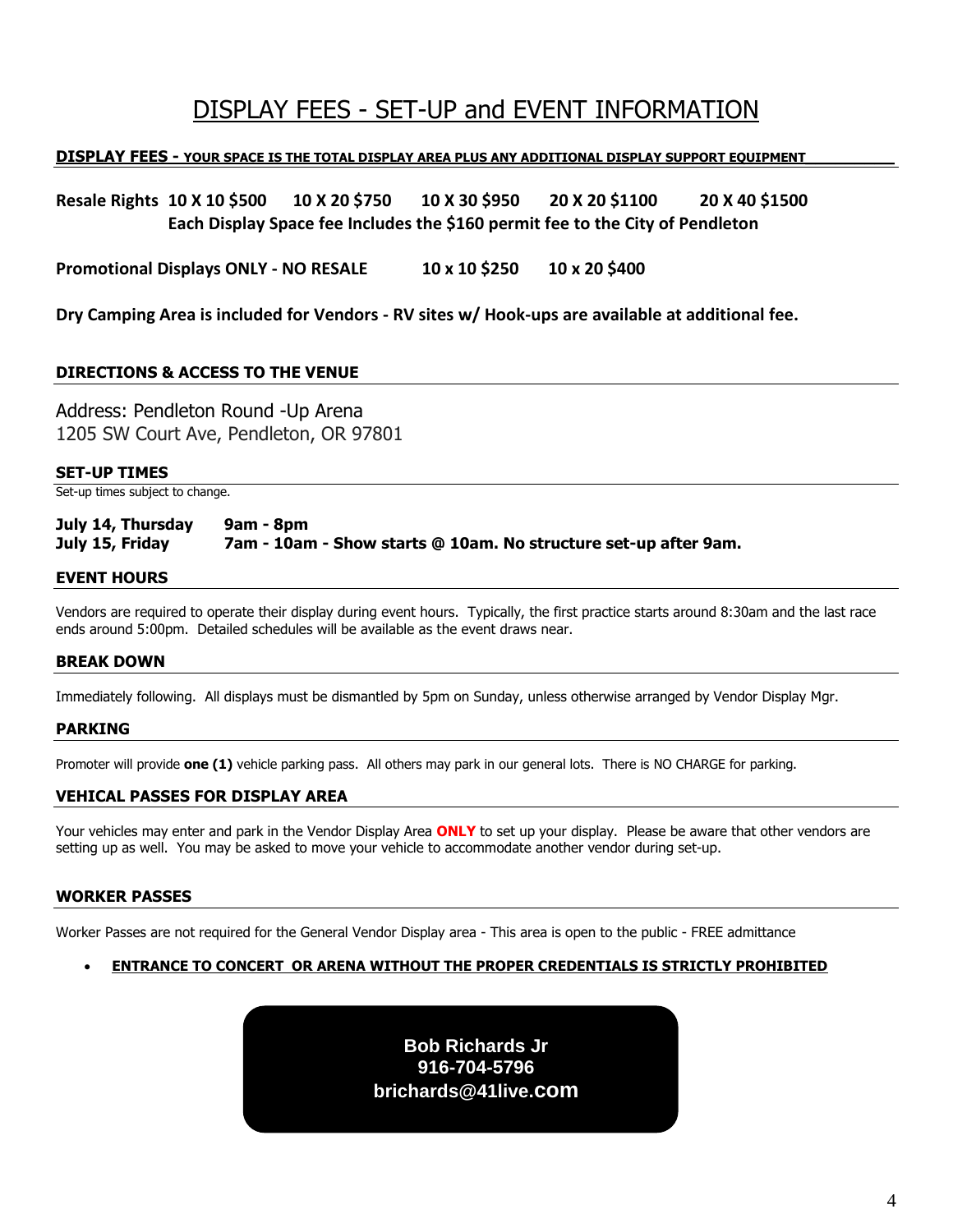# **General Facility**